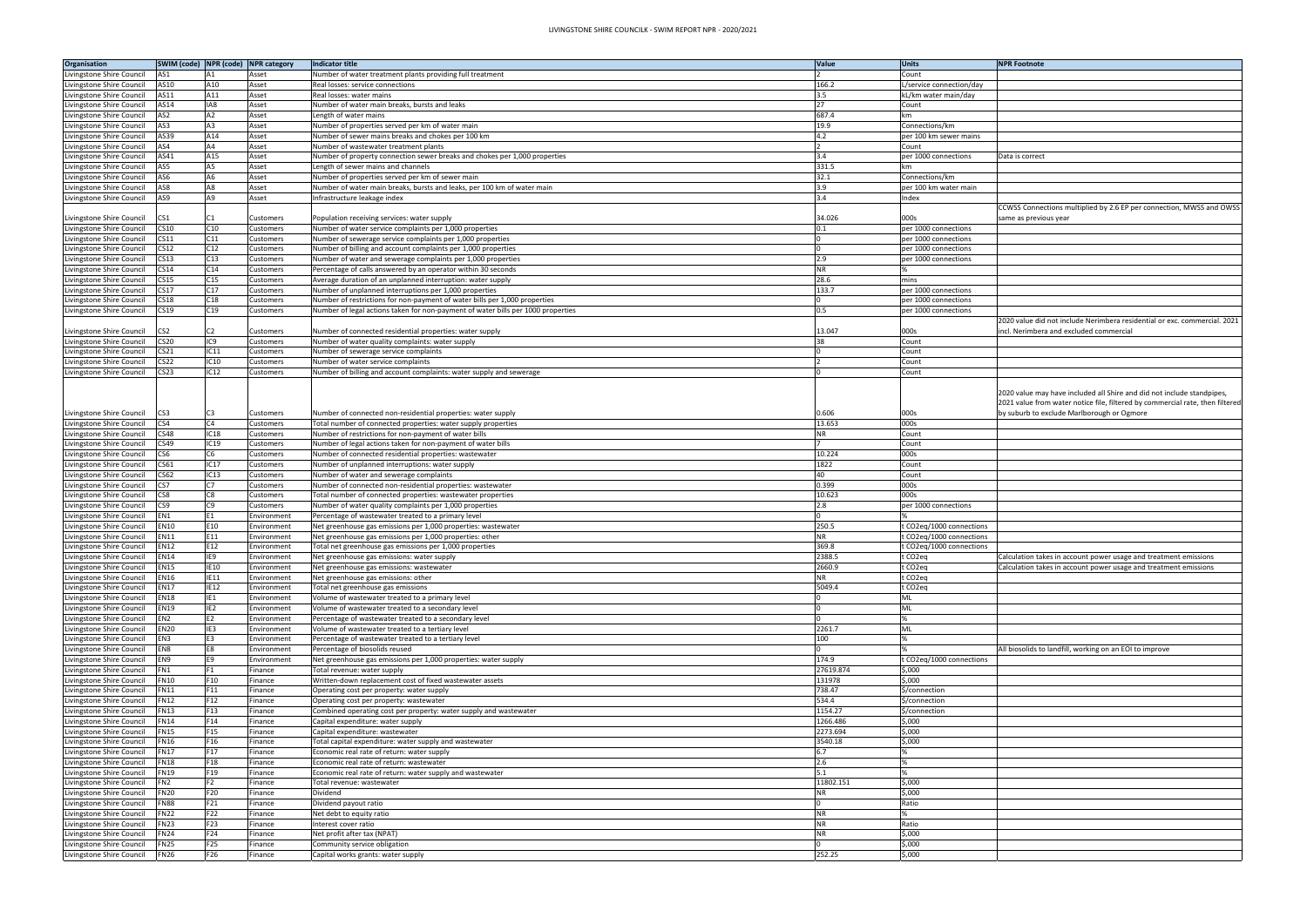| <b>NPR Footnote</b>                                                  |
|----------------------------------------------------------------------|
|                                                                      |
|                                                                      |
| Includes maintenance costs and operating costs as recorded in GL     |
| Includes maintenance costs and operating costs as recorded in GL     |
|                                                                      |
| Data is correct                                                      |
| 8655.71505/FN1 (residential water consumption 20-21)                 |
|                                                                      |
|                                                                      |
|                                                                      |
|                                                                      |
|                                                                      |
|                                                                      |
|                                                                      |
|                                                                      |
|                                                                      |
|                                                                      |
|                                                                      |
|                                                                      |
|                                                                      |
|                                                                      |
|                                                                      |
|                                                                      |
|                                                                      |
|                                                                      |
|                                                                      |
|                                                                      |
|                                                                      |
|                                                                      |
|                                                                      |
|                                                                      |
|                                                                      |
|                                                                      |
|                                                                      |
|                                                                      |
| 2020 Ogmore = \$693. 2021 Ogmore Access + 200kl correct = \$707.     |
| 2021 typical water bill inc. consumption+access                      |
|                                                                      |
|                                                                      |
|                                                                      |
|                                                                      |
|                                                                      |
|                                                                      |
|                                                                      |
|                                                                      |
|                                                                      |
| Waterpark creek based on SCADA FM, Ogmore based on calculatied       |
| estimate                                                             |
|                                                                      |
|                                                                      |
|                                                                      |
|                                                                      |
|                                                                      |
|                                                                      |
| FRW through boundary pipeline captured on Op Spreadsheet and Ramsay  |
| Creek FM from SCADA                                                  |
| Influent on Op Spreadsheet less Trade Waste total                    |
|                                                                      |
|                                                                      |
|                                                                      |
| Marlborough bores, data from operator spreadsheet                    |
| No domestic purple tap scheme                                        |
|                                                                      |
|                                                                      |
|                                                                      |
| Higher inflows and lower consumption of recycled water by land       |
| customers resulted in an increase in environmental discharge via the |
| discharge location which enters into an estuary                      |
|                                                                      |
|                                                                      |
|                                                                      |
|                                                                      |
| Effluent on Op Spreadsheet, increase would be service water          |

| Organisation              | SWIM (code) NPR (code) NPR category |             |                        | Indicator title                                                                                                                            | Value                     | <b>Units</b>       | <b>NPR Footnote</b>                                                |
|---------------------------|-------------------------------------|-------------|------------------------|--------------------------------------------------------------------------------------------------------------------------------------------|---------------------------|--------------------|--------------------------------------------------------------------|
| Livingstone Shire Council | <b>FN27</b>                         | F27         | Finance                | Capital works grants: wastewater                                                                                                           | 569.407                   | \$,000             |                                                                    |
| Livingstone Shire Council | FN3                                 | F3          | Finance                | Total income for the utility                                                                                                               | 39422.026                 | \$,000             |                                                                    |
| Livingstone Shire Council | <b>FN32</b>                         | IF11        | Finance                | Operating cost: water supply                                                                                                               | 10082.267                 | \$,000             | Includes maintenance costs and operating costs as recorded in GL   |
| Livingstone Shire Council | <b>FN33</b>                         | <b>IF12</b> | Finance                | Operating cost: wastewater                                                                                                                 | 5676.98                   | \$,000             | Includes maintenance costs and operating costs as recorded in GL   |
| ivingstone Shire Council  | <b>FN34</b>                         | F28         | Finance                | Capital expenditure per property: water supply                                                                                             | 92.76                     | \$/connection      |                                                                    |
| Livingstone Shire Council | <b>FN35</b>                         | F29         | Finance                | Capital expenditure per property: wastewater                                                                                               | 214.04                    | \$/connection      | Data is correct                                                    |
| ivingstone Shire Council  | FN89                                | F30         | Finance                | Net profit after tax ratio                                                                                                                 |                           | Ratio              |                                                                    |
| Livingstone Shire Council | FN4                                 | F4          | Finance                | Percentage of residential revenue from usage charges: water supply                                                                         | 31.3                      |                    | 8655.71505/FN1 (residential water consumption 20-21)               |
| Livingstone Shire Council | FN5                                 | F5.         | Finance                | Revenue per property: water supply                                                                                                         | 2022.99                   | \$/connection      |                                                                    |
| Livingstone Shire Council | FN <sub>6</sub>                     | F6          | Finance                | Revenue per property: wastewater                                                                                                           | 1111                      | \$/connection      |                                                                    |
| ivingstone Shire Council  | FN7                                 |             | Finance                | Total income per property                                                                                                                  | 2887.43                   | \$/connection      |                                                                    |
| Livingstone Shire Council | <b>FN87</b>                         | F8          | Finance                | Community service obligations ratio                                                                                                        |                           | ratio              |                                                                    |
| Livingstone Shire Council | FN9                                 | F9.         | Finance                | Written-down replacement cost of fixed water supply assets                                                                                 | 195800                    | \$,000             |                                                                    |
|                           |                                     |             |                        |                                                                                                                                            | Have a current DWQMP      |                    |                                                                    |
| Livingstone Shire Council | HL1                                 | Η1          | Public health          | Water quality guidelines                                                                                                                   | in place                  | Text               |                                                                    |
| Livingstone Shire Council | HL3                                 | H3          | Public health          | Percentage of population where microbiological compliance was achieved                                                                     | 100                       |                    |                                                                    |
| Livingstone Shire Council | HL5                                 | H5          | Public health          | Risk-based drinking water management plan externally assessed                                                                              |                           | yes/no             |                                                                    |
|                           | HL8                                 | H4          | Public health          |                                                                                                                                            | yes                       | Count              |                                                                    |
| Livingstone Shire Council |                                     | H4a         |                        | Number of zones where chemical compliance was achieved                                                                                     |                           |                    |                                                                    |
| Livingstone Shire Council | HL9                                 |             | Public health          | Total number of zones                                                                                                                      |                           | Count              |                                                                    |
|                           |                                     |             |                        |                                                                                                                                            |                           |                    |                                                                    |
|                           |                                     |             |                        |                                                                                                                                            | Access Charge and Pr      |                    |                                                                    |
|                           |                                     |             |                        |                                                                                                                                            | Kilolitre Chge for        |                    |                                                                    |
|                           |                                     |             |                        |                                                                                                                                            | Commercial, 3 tier tariff |                    |                                                                    |
| Livingstone Shire Council | PR <sub>1</sub>                     | P1          | Pricing                | Tariff structure: water supply                                                                                                             | structure Residential.    | Text               |                                                                    |
| Livingstone Shire Council | PR3                                 | P1.2        | Pricing                | Fixed charge: water supply                                                                                                                 | 679                       | \$/annum           |                                                                    |
| Livingstone Shire Council | PR <sub>6</sub>                     | P1.3        | Pricing                | Usage charge: step 1                                                                                                                       | 0.91                      | $$/k$ L            |                                                                    |
| Livingstone Shire Council | <b>PR49</b>                         | P1.3a       | Pricing                | Jpper bound of usage: step 1                                                                                                               | 75                        |                    |                                                                    |
| ivingstone Shire Council  | PR8                                 | P1.4        | Pricing                | Usage charge: step 2                                                                                                                       | 1.4                       | \$/kL              |                                                                    |
| Livingstone Shire Council | <b>PR50</b>                         | P1.4a       | Pricing                | Jpper bound of usage: step 2                                                                                                               | 150                       |                    |                                                                    |
| ivingstone Shire Council  | <b>PR10</b>                         | P1.5        | Pricing                | Usage charge: step 3                                                                                                                       | 2.83                      | \$/kL              |                                                                    |
| Livingstone Shire Council | <b>PR51</b>                         | P1.5a       | Pricing                | Jpper bound of usage: step 3                                                                                                               | <b>NR</b>                 |                    |                                                                    |
| Livingstone Shire Council | <b>PR12</b>                         | P1.6        | Pricing                | Jsage charge: step 4                                                                                                                       | NR                        | \$/kL              |                                                                    |
| Livingstone Shire Council | <b>PR52</b>                         | P1.6a       | Pricing                | Upper bound of usage: step 4                                                                                                               | <b>NR</b>                 |                    |                                                                    |
| Livingstone Shire Council | <b>PR14</b>                         | P1.7        | Pricing                | Jsage charge: step 5                                                                                                                       | <b>NR</b>                 | \$/kL              |                                                                    |
| Livingstone Shire Council | <b>PR53</b>                         | P1.7a       | Pricing                | Upper bound of usage: step 5                                                                                                               | <b>NR</b>                 |                    |                                                                    |
| ivingstone Shire Council  | <b>PR23</b>                         | P1.12       | Pricing                | Special levies: water supply                                                                                                               | ΝR                        | \$/kL              |                                                                    |
| ivingstone Shire Council  | <b>PR25</b>                         | P1.13       | Pricing                | Income from special levies retained by the utility: water supply                                                                           | <b>NR</b>                 | yes/no             |                                                                    |
| ivingstone Shire Council  | <b>PR43</b>                         | P2          | Pricing                | Annual residential bill based on 200 kL per annum: water supply                                                                            | 828                       |                    | 2020 Ogmore = \$693. 2021 Ogmore Access + 200kl correct = \$707.   |
| ivingstone Shire Council  | <b>PR44</b>                         | P3          | Pricing                | Typical residential bill: water supply                                                                                                     | 751                       |                    | 2021 typical water bill inc. consumption+access                    |
| Livingstone Shire Council | <b>PR31</b>                         | P4.1        | Pricing                | ixed charge: wastewater                                                                                                                    | 829                       | \$/annum           |                                                                    |
| Livingstone Shire Council | <b>PR32</b>                         | P4.2        | Pricing                | Usage charge: wastewater                                                                                                                   |                           | \$/kl              |                                                                    |
| Livingstone Shire Council | <b>PR33</b>                         | P4.3        | Pricing                | Special levies: wastewater                                                                                                                 | <b>NR</b>                 |                    |                                                                    |
| Livingstone Shire Council | <b>PR34</b>                         | P4.4        | Pricing                | ncome from special levies retained by the utility: wastewater                                                                              | yes                       | yes/no             |                                                                    |
|                           |                                     |             |                        |                                                                                                                                            | Fixed Charge no Tariff    |                    |                                                                    |
| Livingstone Shire Council | PR4                                 |             | Pricing                | Tariff structure: wastewater                                                                                                               | Structure                 | ext                |                                                                    |
| Livingstone Shire Council | <b>PR45</b>                         | P5          | Pricing                | Annual residential bill based on 200 kL per annum: wastewater                                                                              | 829                       |                    |                                                                    |
| Livingstone Shire Council | <b>PR46</b>                         | P6          | Pricing                | Typical residential bill: wastewater                                                                                                       | 829                       |                    |                                                                    |
|                           | <b>PR47</b>                         | P7          |                        |                                                                                                                                            |                           |                    |                                                                    |
| Livingstone Shire Council |                                     |             | Pricing                | Total annual residential bill based on 200 kL per annum                                                                                    | 1657<br>1523              |                    |                                                                    |
| Livingstone Shire Council | <b>PR48</b>                         | P8          | Pricing                | Total typical residential bill                                                                                                             |                           |                    |                                                                    |
|                           |                                     |             |                        |                                                                                                                                            |                           |                    | Waterpark creek based on SCADA FM, Ogmore based on calculation     |
| Livingstone Shire Council | WA1                                 | W1          | <b>Water Resources</b> | Volume of water sourced from surface water                                                                                                 | 3524.3                    | ML                 | estimate                                                           |
| Livingstone Shire Council | WA101                               | W6          | <b>Water Resources</b> | Volume of recycled water received from other service providers or operational areas within the urban water supply system                   |                           | ML                 |                                                                    |
| ivingstone Shire Council  | <b>WA11</b>                         | W11         | <b>Water Resources</b> | Total volume of urban water supplied                                                                                                       | 7809.6                    | ML                 |                                                                    |
| ivingstone Shire Council  | <b>WA110</b>                        | W14.3       | <b>Water Resources</b> | Volume of water, excluding recycled water, exported to other service providers or operational areas within the urban water supply system   |                           | ML                 |                                                                    |
| ivingstone Shire Council  | <b>WA12</b>                         | W12         | <b>Water Resources</b> | Average volume of residential water supplied per property                                                                                  | 328.4                     | kL/connection/year |                                                                    |
| Livingstone Shire Council | <b>WA13</b>                         | W13         | <b>Water Resources</b> | Volume of water returned as environmental flows from outside of the urban water supply system                                              |                           | ML                 |                                                                    |
| Livingstone Shire Council | <b>WA15</b>                         | W15         | <b>Water Resources</b> | Volume of recycled water exported to other service providers or operational areas within the urban water supply system                     |                           | ML                 |                                                                    |
|                           |                                     |             |                        |                                                                                                                                            |                           |                    | FRW through boundary pipeline captured on Op Spreadsheet and       |
| ivingstone Shire Council  | <b>WA158</b>                        | W5.3        | <b>Water Resources</b> | Volume of water, excluding recycled water, received from other service providers or operational areas within the urban water supply system | 2894.4                    | ML                 | Creek FM from SCADA                                                |
| Livingstone Shire Council | <b>WA16</b>                         | W16         | <b>Water Resources</b> | Volume of wastewater, excluding trade waste, collected                                                                                     | 1939.2                    | ML                 | Influent on Op Spreadsheet less Trade Waste total                  |
| ivingstone Shire Council  | <b>WA17</b>                         | W17         | <b>Water Resources</b> | Volume of trade waste collected                                                                                                            | 94.2                      | ML                 |                                                                    |
| ivingstone Shire Council  | <b>WA18</b>                         | W18         | <b>Water Resources</b> | Total volume of wastewater collected                                                                                                       | 2033.4                    | <b>ML</b>          |                                                                    |
| Livingstone Shire Council | <b>WA19</b>                         | W19         | <b>Water Resources</b> | Average volume of wastewater collected per property                                                                                        | 191.4                     | kL/connection/year |                                                                    |
| ivingstone Shire Council  | <b>WA197</b>                        | W31         | <b>Water Resources</b> | Volume of water returned to surface water and groundwater from the urban water supply system                                               |                           | ML                 |                                                                    |
| Livingstone Shire Council | WA2                                 | W2          | <b>Water Resources</b> | Volume of water sourced from groundwater                                                                                                   | 27.9                      | ML                 | Marlborough bores, data from operator spreadsheet                  |
| ivingstone Shire Council  | <b>WA20</b>                         | W20         | <b>Water Resources</b> | Volume of recycled water supplied to residential customers                                                                                 |                           | ML                 | No domestic purple tap scheme                                      |
| Livingstone Shire Council | <b>WA206</b>                        | W8.3        | <b>Water Resources</b> | Volume of water supplied to residential customers                                                                                          | 4285                      | ML                 |                                                                    |
| Livingstone Shire Council | <b>WA207</b>                        | W9.3        | Water Resources        | Volume of water supplied to non-residential customers                                                                                      | 2688.4                    | ML                 |                                                                    |
| Livingstone Shire Council | <b>WA21</b>                         | W21         | Water Resources        | Volume of recycled water supplied to non-residential customers                                                                             | 836.2                     | ML                 |                                                                    |
|                           |                                     |             |                        |                                                                                                                                            |                           |                    | Higher inflows and lower consumption of recycled water by land     |
|                           |                                     |             |                        |                                                                                                                                            |                           |                    | customers resulted in an increase in environmental discharge via i |
| Livingstone Shire Council | <b>WA215</b>                        | W29         |                        | Water Resources   Volume of treated wastewater disposals                                                                                   | 2314.2                    | ML                 | discharge location which enters into an estuary                    |
| Livingstone Shire Council | <b>WA217</b>                        | W30         | <b>Water Resources</b> | Volume of wastewater losses and discharges                                                                                                 | 48.4                      | ML                 |                                                                    |
| Livingstone Shire Council | <b>WA23</b>                         | W23         | <b>Water Resources</b> | Volume of recycled water supplied as environmental flows                                                                                   |                           | ML                 |                                                                    |
| Livingstone Shire Council | <b>WA26</b>                         | W26         | <b>Water Resources</b> | Total volume of recycled water supplied                                                                                                    | 836.2                     | ML                 |                                                                    |
|                           | <b>WA27</b>                         | W27         |                        |                                                                                                                                            | 37                        |                    |                                                                    |
| Livingstone Shire Council |                                     |             | <b>Water Resources</b> | Recycled water as a percentage of total wastewater collected                                                                               |                           |                    |                                                                    |
| Livingstone Shire Council | <b>WA31</b>                         | W18.5       | <b>Water Resources</b> | Volume of treated effluent outflow from wastewater treatment plants                                                                        | 2261.7                    | ML                 | Effluent on Op Spreadsheet, increase would be service water        |